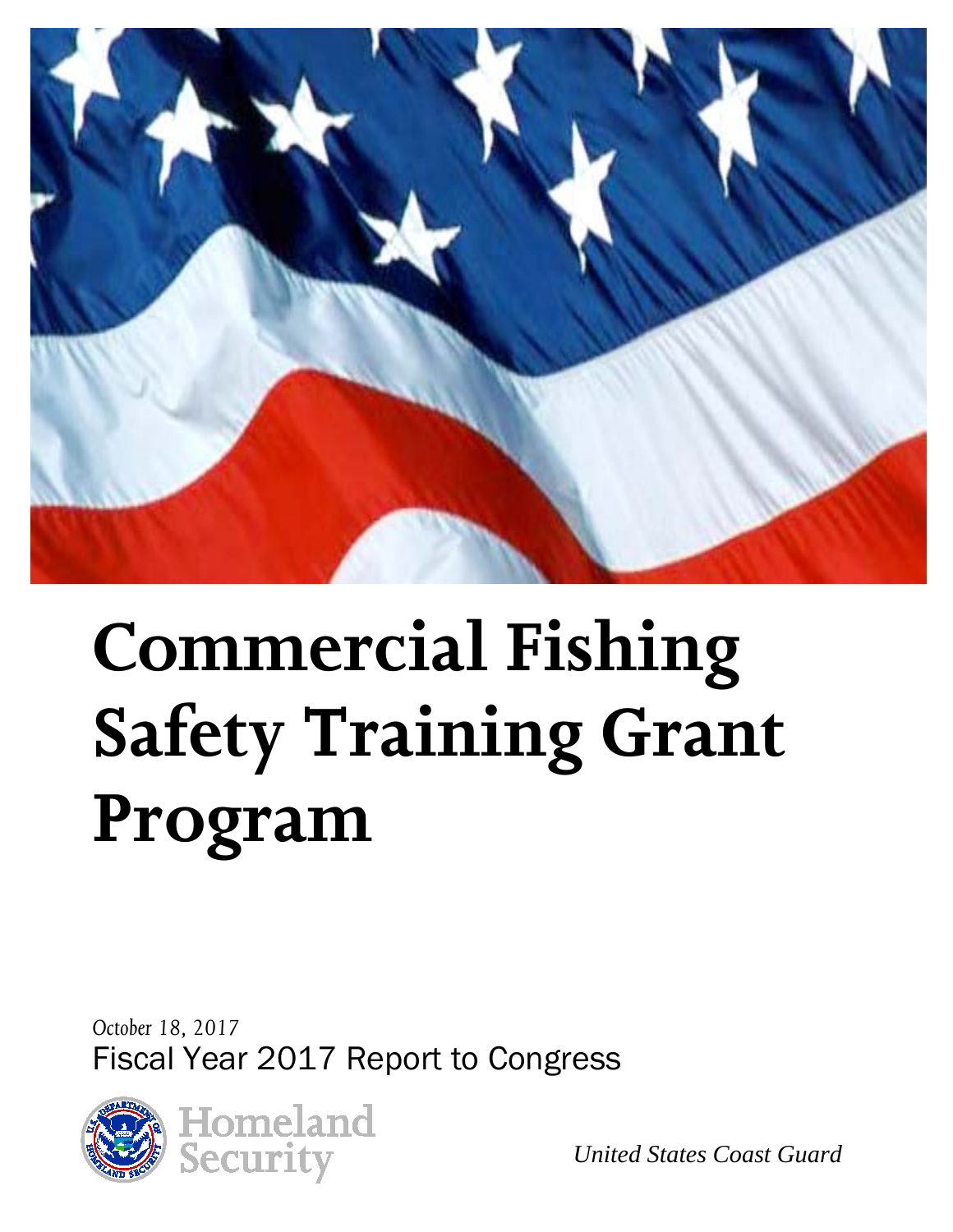## Foreword

#### October 18, 2017

I am pleased to present the following report, "Commercial Fishing Safety Training Grant Program," as prepared by the U.S. Coast Guard.

Senate Report 114-264 accompanying the Fiscal Year 2017 Department of Homeland Security Appropriations Act (P.L. 115-31) requires the Coast Guard to submit a report outlining the means by which it will administer this program, the metrics by which to measure the program, and the need for funding.

Pursuant to congressional requirements, this report is being provided to the following Members of Congress:



The Honorable John R. Carter Chairman, House Appropriations Subcommittee on Homeland Security

The Honorable Lucille Roybal-Allard Ranking Member, House Appropriations Subcommittee on Homeland Security

The Honorable John Boozman Chairman, Senate Appropriations Subcommittee on Homeland Security

The Honorable Jon Tester Ranking Member, Senate Appropriations Subcommittee on Homeland Security

I am happy to answer any further questions you may have. Please do not hesitate to contact me at (202) 372-4411 or the Department's Acting Chief Financial Officer, Stacy Marcott, at (202) 447-5751.

Sincerely,

Paul F. Zukunft Admiral, U.S. Coast Guard Commandant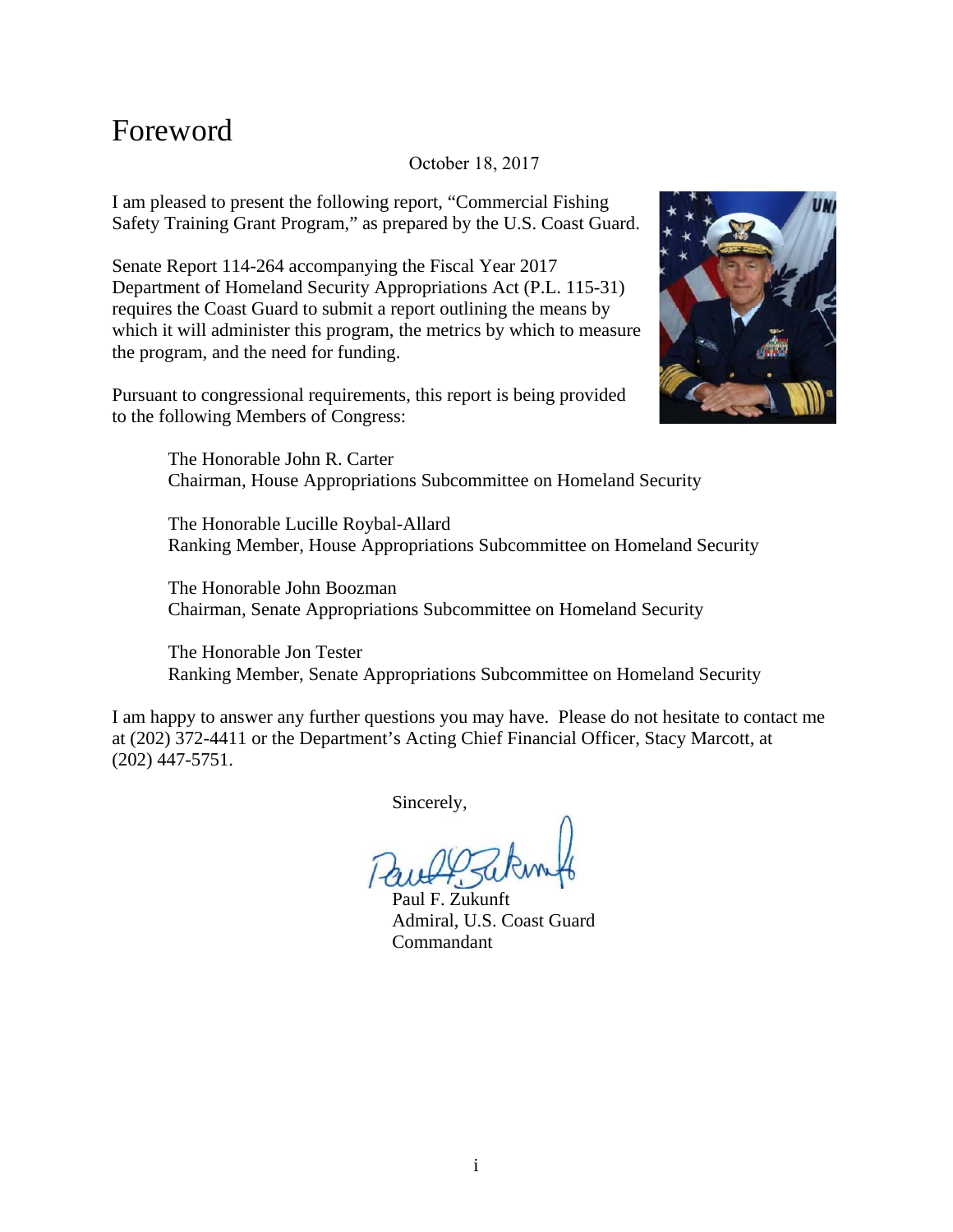

# Commercial Fishing Safety Training Grant Program

# Table of Contents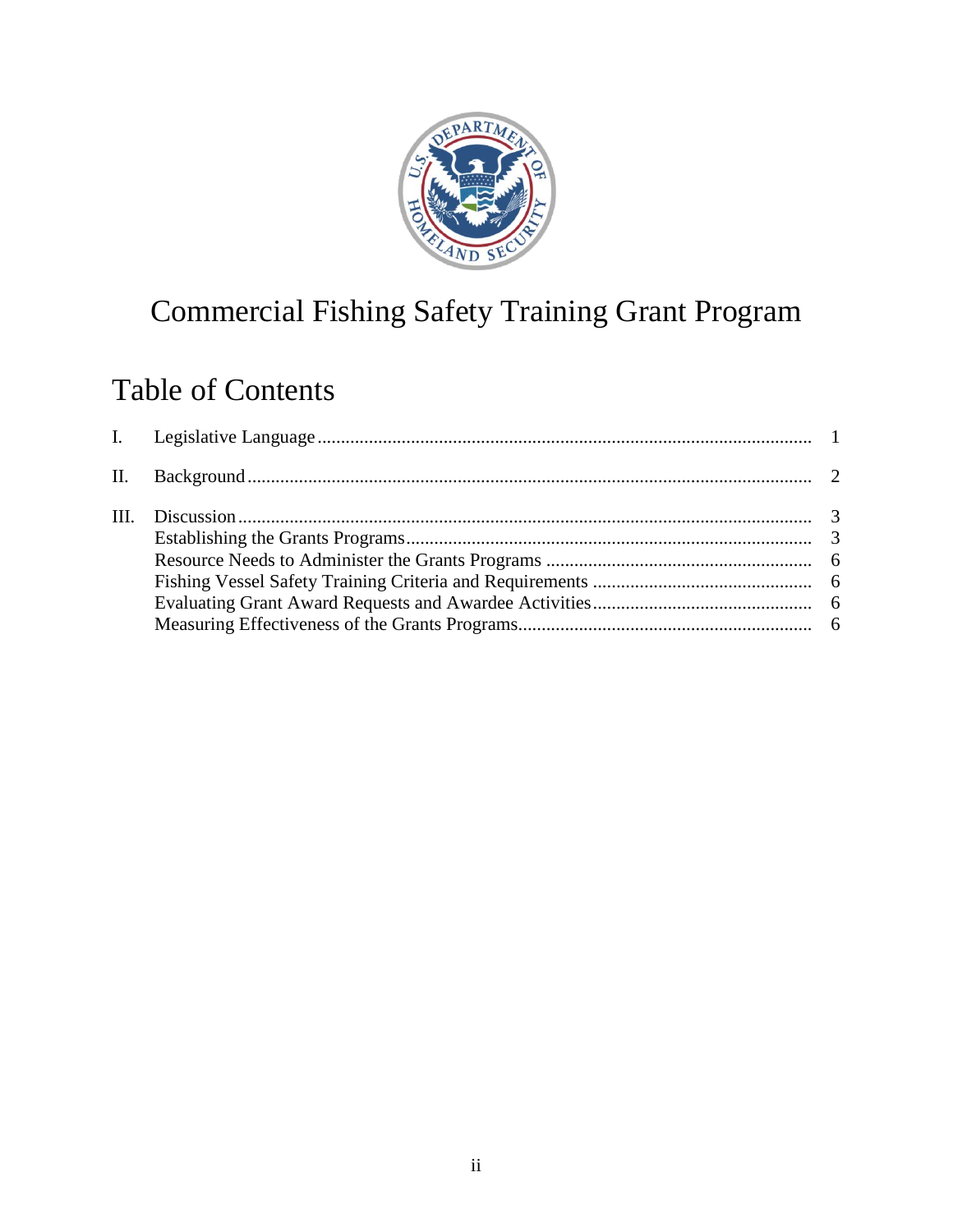# <span id="page-3-0"></span>I. Legislative Language

This report responds to language in Senate Report 114-264 accompanying the Fiscal Year 2017 Department of Homeland Security (DHS) Appropriations Act (P.L. 115-31), which states:

The Coast Guard, in conjunction with NIOSH, is directed to submit a report to the Committee not later than 90 days after the date of enactment of this act, outlining the means by which they will administer this program, metrics by which to measure the program, and the need for funding. The Committee also directs the Coast Guard to work with FEMA on how to properly implement a new grant program.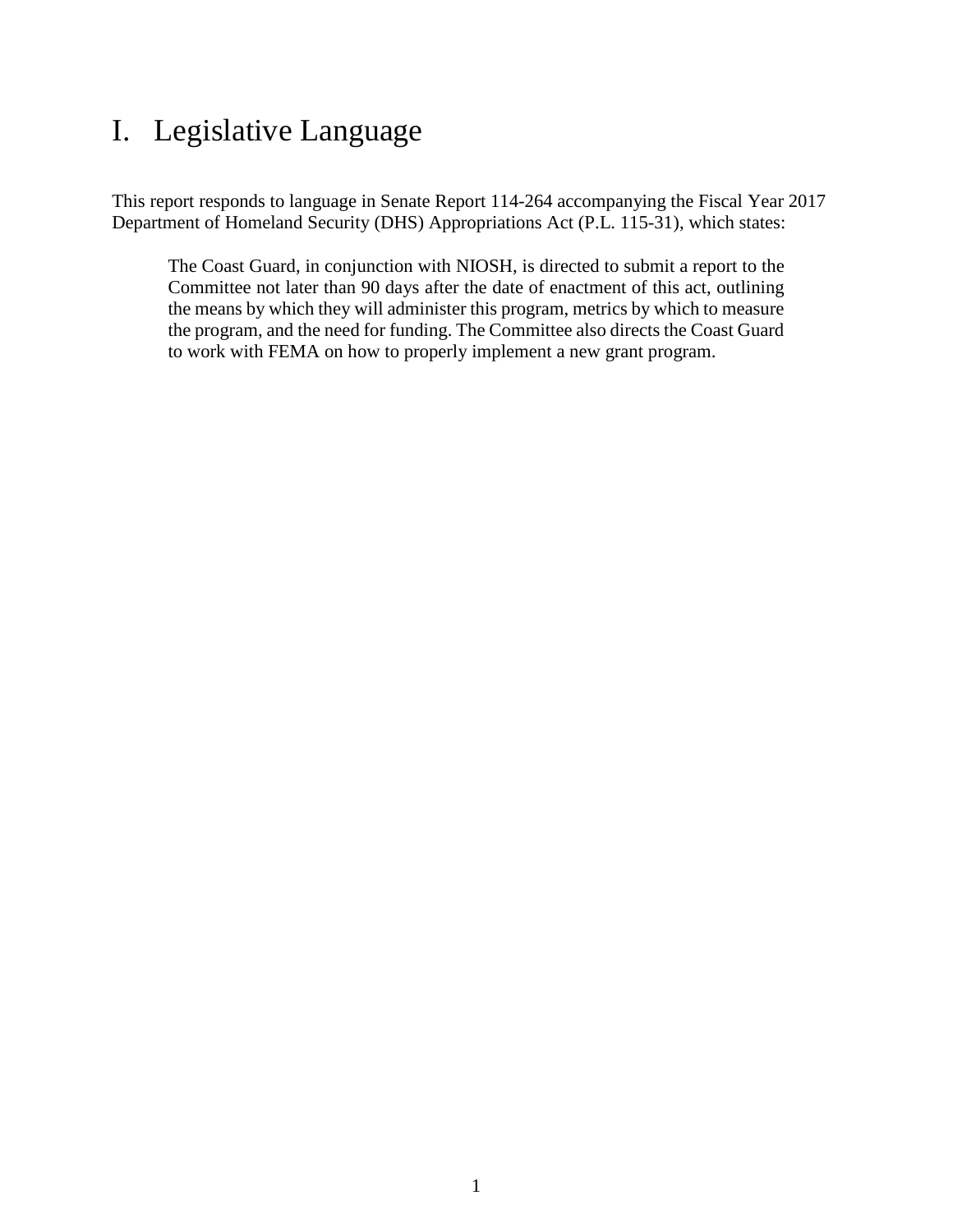# <span id="page-4-0"></span>II. Background

The Coast Guard Authorization Act of 2010 (P.L. 111-281), as amended by the Howard Coble Coast Guard and Maritime Transportation Act of 2014 (P.L. 113-281) (hereinafter, collectively, "Acts"), directed the Secretary to establish a Fishing Safety Training Grant Program. This program, as authorized, was intended to provide funding to municipalities, port authorities, other appropriate public entities, not-for-profit organizations, and other qualified persons to conduct commercial fishing vessel safety training for vessel operators and crewmembers. The program also was authorized for the purchase of safety equipment and training aids for use in those commercial fishing vessel safety training programs.

The Acts also directed the establishment of a Fishing Safety Research Grant Program. This program, as authorized, was intended to provide funding to individuals in academia, members of nonprofit organizations and businesses involved in fishing and maritime matters, and other persons with expertise in commercial fishing safety. The funding would be used to conduct research on methods for improving the safety of the commercial fishing industry, including vessel design, emergency and survival equipment, enhancement of vessel monitoring systems, communication devices, deicing technology, and severe weather detection.

The Acts stipulated that the grants were to be awarded on a competitive basis and could cover up to 75 percent of the cost of any training or research activity. The Acts authorized appropriation of \$3 million for each grant program in each fiscal year from 2010 through 2017. The Coast Guard did not establish a Training or a Research Grants Program because the agency did not receive specific appropriations for these programs until FY 2017.

P.L. 115-31 included \$6 million for the two grants programs. The funds are available through September 2019.

This report outlines the means to administer the Training and Research Grants Programs, the applicable metrics, and the need for funding. The framework, resource needs to administer the programs, process for soliciting and selecting awards, and procedures for evaluating and measuring the program effectiveness will be the same for both the Training and Research Grant Programs.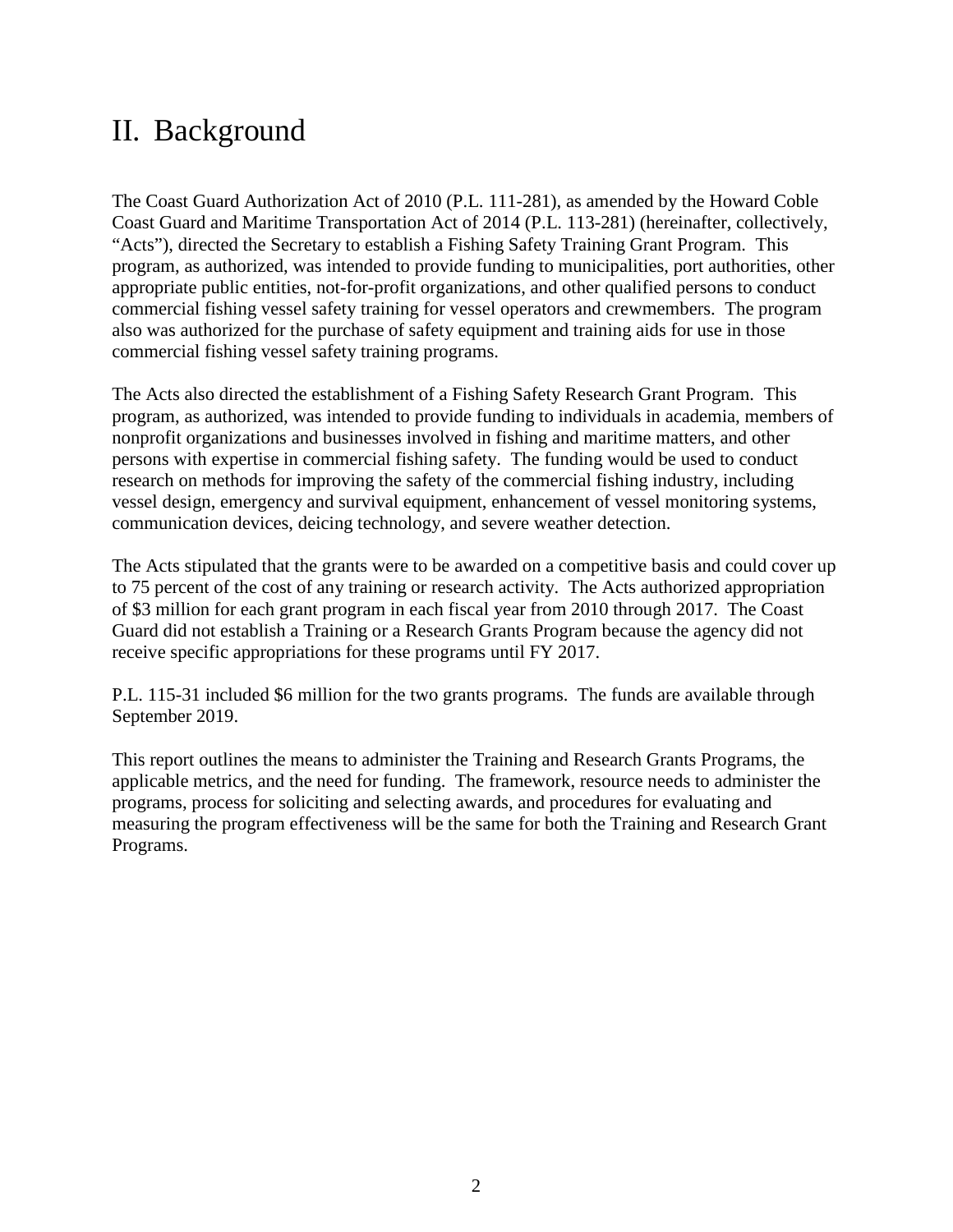# <span id="page-5-0"></span>III. Discussion

This report addresses the framework and requirements to establish the Commercial Fishing Safety Training Grant and Commercial Fishing Safety Research Grant Programs:

- The resources required to develop and carry out the grants programs;
- The process to announce and solicit grant proposals and selections of awards;
- The methodology to evaluate and audit grant recipients; and
- The methodology and metrics to measure the effectiveness of the grants programs.

#### <span id="page-5-1"></span>Establishing the Grants Programs

**Governing Regulations and Policy:** The two grants programs, Fishing Safety Training Grants Program and Fishing Safety Research Grants Program, will be administered in accordance with the Office of Management and Budget (OMB) Regulations promulgated in 2 C.F.R. pt. 200 ("Uniform Administrative Requirements, Cost Principles, and Audit Requirements for Federal Awards"). *See* 2 C.F.R. § 3002.10 (DHS adoption of 2 C.F.R. pt. 200). Further, the Coast Guard will follow DHS Financial Assistance Policies found in the DHS *Financial Management Policy Manual* § 6, Financial Assistance, effective October 26, 2015.

**Grant Lifecycle Phases and Major Processes:** In accordance with the aforementioned regulations and policies, each of the grants programs will follow the essential Financial Assistance/Grant Lifecycle phases. Those phases are identified as: Pre-Award; Award; Post-Award; and Closeout. Each phase has several major processes that can change because of award amounts, types, and assistance requested from different grantees as follows:

#### Phase 1, Pre-Award:

- *Budget Appropriation/Program Authorization* (See Background information above).
- *Catalog of Federal Domestic Assistance (CFDA) Request Submitted through DHS* Financial Assistance Policy and Oversight (FAPO) office to facilitate the Under Secretary of Management's approval of the new financial assistance programs. Once approved and a CFDA number is assigned, it will be published on the CFDA website, which is maintained by U.S. General Services Administration.
- *Notice of Funding Opportunity* (NOFO) Prepared (See "Other Specific Information" below).
- *NOFO submission submitted for FAPO and OMB review.*
- *Approved/cleared NOFO posted to Grants.gov –* The NOFO is posted on the OMBdesignated governmentwide website, Grants.gov, to notify the public of available grant opportunities. Publishing a NOFO in the Federal Register is not required.
- *Government Agency Review* Coast Guard will receive and review grant applications in accordance with the NOFO.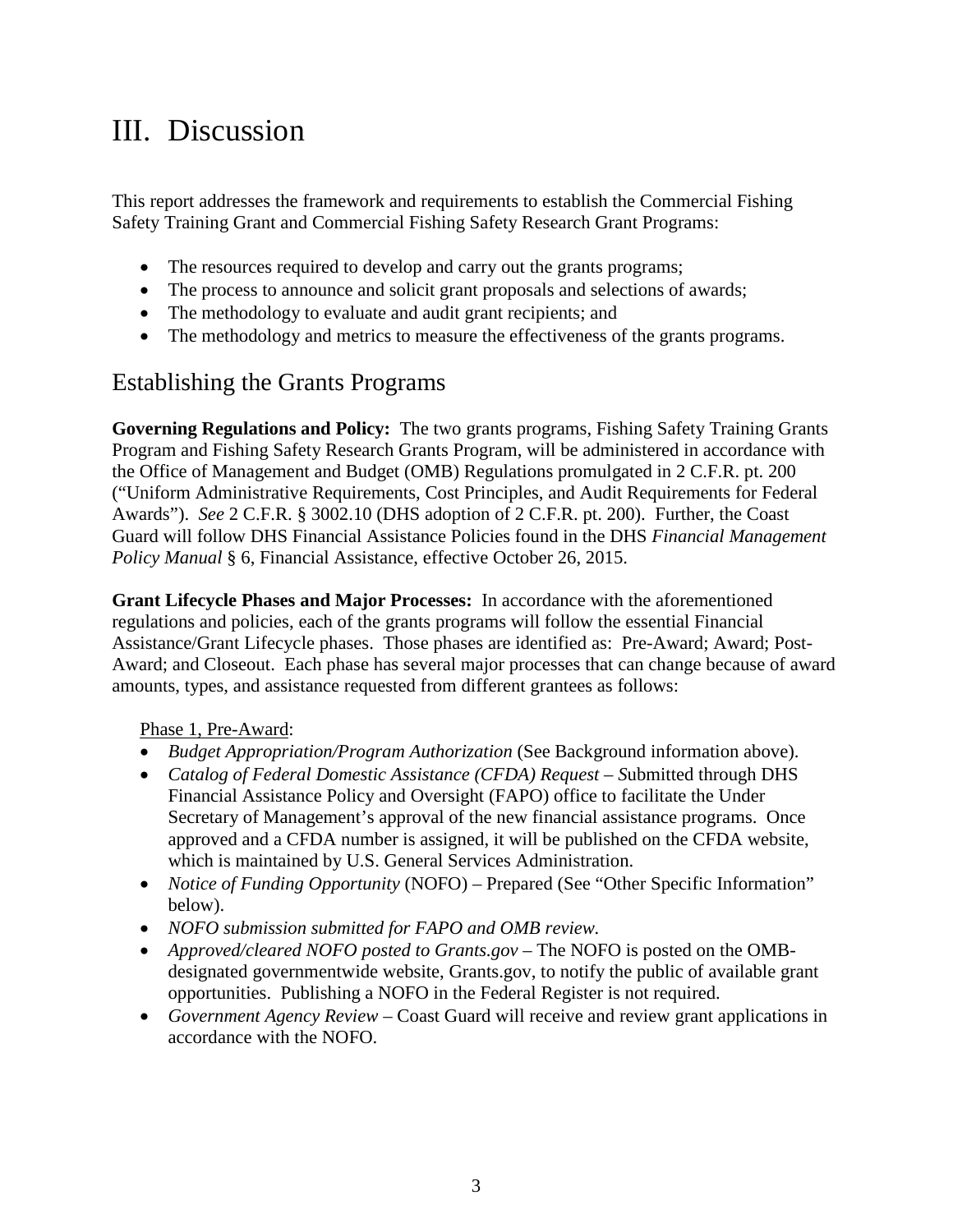Phase 2, Award:

- *Award Selection* Grant applications will be reviewed and rated for awards on the basis of the intent and value to the program as set forth in the authorization for the program.
- *Award Notification* Awarded grantees will receive a letter from the Coast Guard stating which project or projects are funded, the award amount, and the assigned Grant Technical Manager.
- *Award Acceptance* The Coast Guard and awardees can negotiate issues such as amount applied for versus the amount awarded, and deliverables expected for the amount awarded. After mutual acceptance of the revised proposal, a formal grant is drafted and signed.
- *Congressional Notifications* Such notification is required only if a single entity is awarded \$1 million or more.
- *USAspending.gov Reporting* Reports will be submitted as may be required.

#### Phase 3, Post-Award:

- *Payments/Drawdown* The Coast Guard will identify and use a proven system through which organizations receiving federal funds can draw payments preauthorized by the Coast Guard through the U.S. Treasury.
- *Financial Monitoring* Submission of quarterly reports from the entity that was awarded funds.
- *Programmatic Monitoring* This includes review of the grantee's work plan, review of the grantee's submitted progress reports, and, in some cases, having Coast Guard personnel and/or the Grant Technical Manager visit the activity to observe the equipment use and class instruction and to meet with the grantee's project team.
- *Technical Assistance* Such assistance may involve Coast Guard personnel and/or the Grant Technical Manager answering questions, providing required federal forms and explaining how to complete the forms, and acting as liaison between the grantee and any other Coast Guard staff elements with whom the grantee may be required to coordinate (Coast Guard financial management personnel, for example).
- *Audits* Generally audits are required only if a single entity is awarded \$750,000 or more. However, the Coast Guard expects to conduct audits of all awardees periodically.
- *Modifications* As part of "Programmatic Monitoring," changes may need to be made to the scope, budget, and/or deliverables of the grant. Depending on the magnitude of the change, an amendment to the grant may be initiated.

#### Phase 4, Closeout:

- *Pre-Closeout Notifications* The Coast Guard will provide as required.
- *Administrative Modifications* The Coast Guard will conduct as may be required.
- *Final Reports* The Coast Guard will create programmatic and financial reports.
- *Reconciliation* The Coast Guard will complete a reconciliation of the funding allocated for the grants to equal money drawn.
- *Final Closeout Notification* The notice will indicate the period of performance as closed, list any remaining funds that will need to be deobligated, and address the requirement of maintaining the grant records.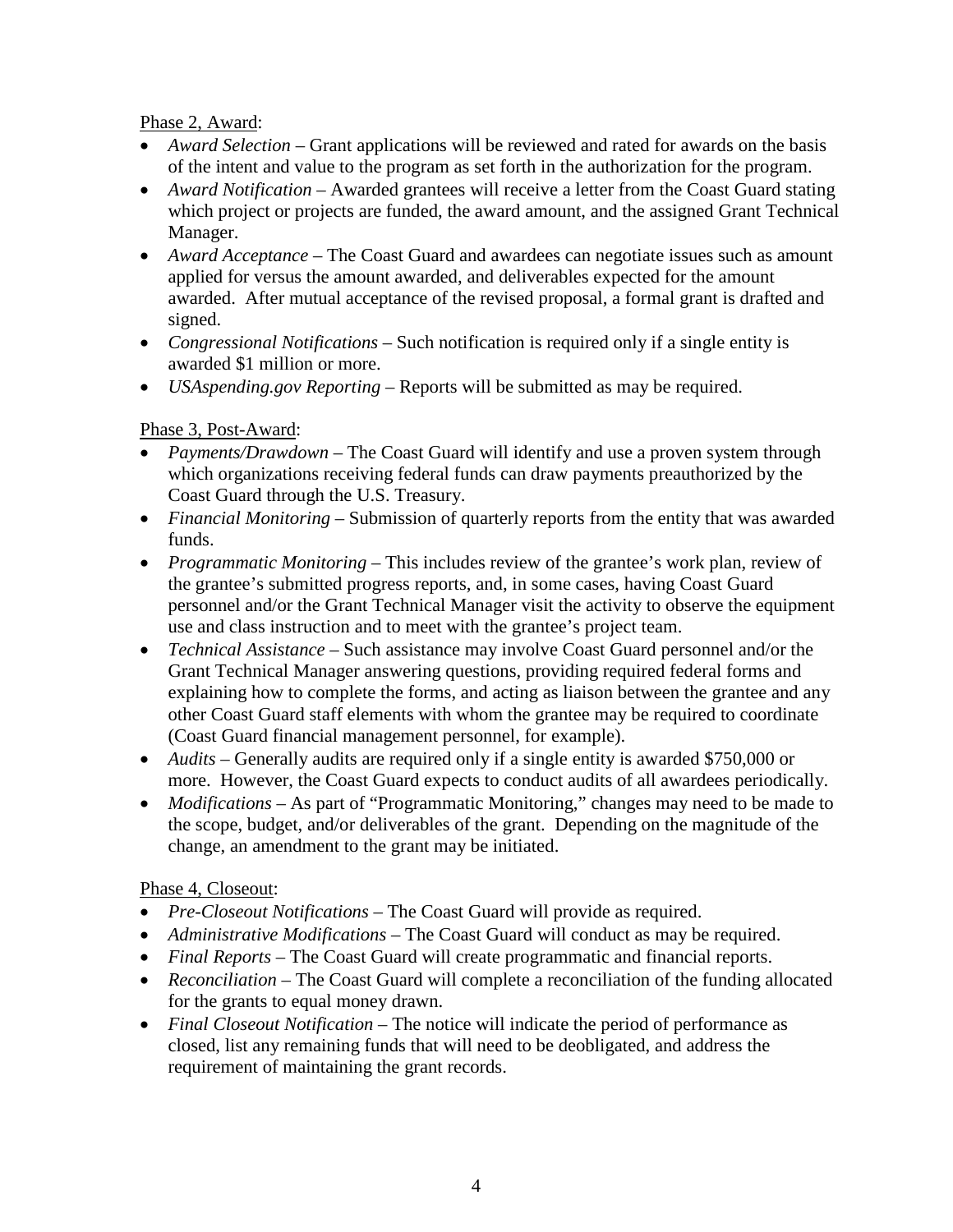- *Funds Returned/Deobligation –* Funds that were not utilized for grants are reprogrammed to Coast Guard Program or Treasury.
- *Disposition of Property* The Coast Guard will address if applicable.
- *Records Retention* Records will be saved/archived as required for government agencies.

**Other Specific Information:** The NOFO is the primary means by which the awarding agency informs the public of the availability and scope of a grant program. In the case of the Fishing Safety Grants Programs, there will be two NOFOs required: one for the Fishing Safety Training Grants and one for the Fishing Safety Research Grants. At a minimum, the NOFOs will include:

- Program Description This will include a program overview, objectives, and priorities for each grant program.
- Federal Award Information This will include items such as: Estimated Available Funding for the NOFO; projected number of awards; possible period of performance; projected performance start and end date(s); and type of funding instrument.
- Eligibility Information This will discuss eligible applicants, eligibility criteria, exclusions (organizations/entities not eligible for funding – if applicable), and any costshare or matching funds requirements.
- Application and Submission Information This will include important dates such as the application submission start date, application submission deadline, anticipated funding selection date, and anticipated award date. Additional information required will include delivery, format, and content requirements (e.g., length, font, type document).
- Application Review Information This will provide applicants an explanation of the review and selection process for their submissions. At a minimum, it will discuss the general and specific criteria used in evaluating submitted proposals, the internal steps followed by the Coast Guard in processing the proposal, and, in the case of awards with a total amount of federal share greater than the simplified acquisition threshold, information that DHS will require to review and consider the submission.
- Federal Award Administration Information This portion of the NOFO will contain information on how successful applicants will receive their Notice of Award, the DHS Standard Administrative Terms & Conditions, Coast Guard Terms and Conditions, and the federal regulations with which they are required to comply. Other items discussed in this section include: grant agreement negotiations; financial management planning; progress reporting; federal financial reporting requirements; and closeout reporting requirements.
- DHS Awarding Agency Contact Information This section will identify the point of contact (POC) information for the Coast Guard in matters related to the Fishing Safety Grants. It will include the name, phone number, fax number, e-mail, and mailing address of the designated POC.
- Additional Information As may be needed.
- Appendixes or Enclosures These may include items such as an Application Checklist or a Sample Review Sheet Used by Grant Scorers.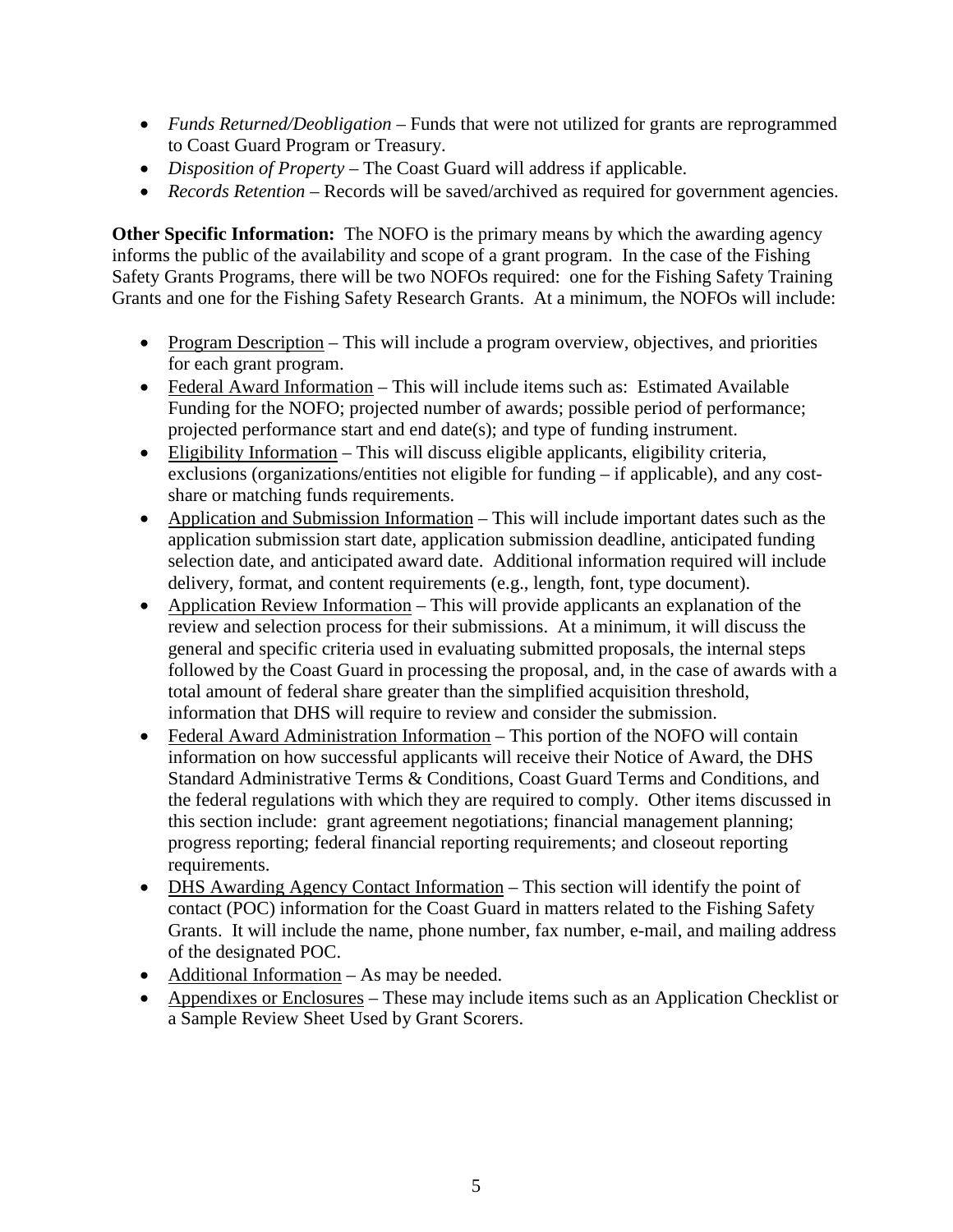## <span id="page-8-0"></span>Resource Needs to Administer the Grants Programs

Personnel costs and travel funding to manage and oversee the programs are expected to be covered from the appropriated funds for the grants programs. The Coast Guard will consider utilizing Coast Guard Reserve or contract personnel for the 2-year time frame of the appropriated funding. Costs incurred by National Institute for Occupational Safety and Health (NIOSH) personnel for evaluation and measurement of the grants programs may be reimbursed by the Coast Guard from the appropriated funds for the programs.

## <span id="page-8-1"></span>Fishing Vessel Safety Training Criteria and Requirements

The Coast Guard intends to require training courses conducted under the grants program to include only those courses with curriculums accepted or approved by the Coast Guard and listed by the National Maritime Center.

Depending on the course of instruction, instructors must be certified and accepted as marine safety instructors or drill conductors, or otherwise accepted as an instructor by the National Maritime Center. Individuals who apply and are selected to participate in a training class under the Grants Program must be associated with or employed on a commercial fishing vessel.

## <span id="page-8-2"></span>Evaluating Grant Award Requests and Awardee Activities

**Evaluations:** The awardees of a grant will be evaluated with respect to the work plan, the training activity, and equipment use as described in the grant proposal and in accordance with instructions in the NOFO.

Specific evaluation criteria for the grants programs are under development. The grants programs will be reviewed and evaluated for technical merit, personnel qualifications, and the degree to which a proposal offers potential value and measurements to program goals as stated in the NOFO. Prior to making a federal award, the federal awarding agency is required by 31 U.S.C. § 3321 and 41 U.S.C. § 2313 to review information available through any OMB-designated repositories of governmentwide eligibility qualification or financial integrity information.

#### <span id="page-8-3"></span>Measuring Effectiveness of the Grants Programs

The Coast Guard will collaborate with NIOSH to determine the initial methodology and metrics for evaluating and measuring the effectiveness of the training grants program and the value of the research grants program. It is not expected that such evaluation and measurement to assess the success of the grants programs need be implemented until such time as there is a history of the training or research, which could be at least 2 years after activities have commenced.

NIOSH has a history of studying commercial fishing fatalities and injuries and recommending interventions to reduce them. Its collaboration in reviewing and analyzing the effect of a training grants program on personnel casualties will be an invaluable part of the post-award phase and in assessing the need for recurring funding for grants.